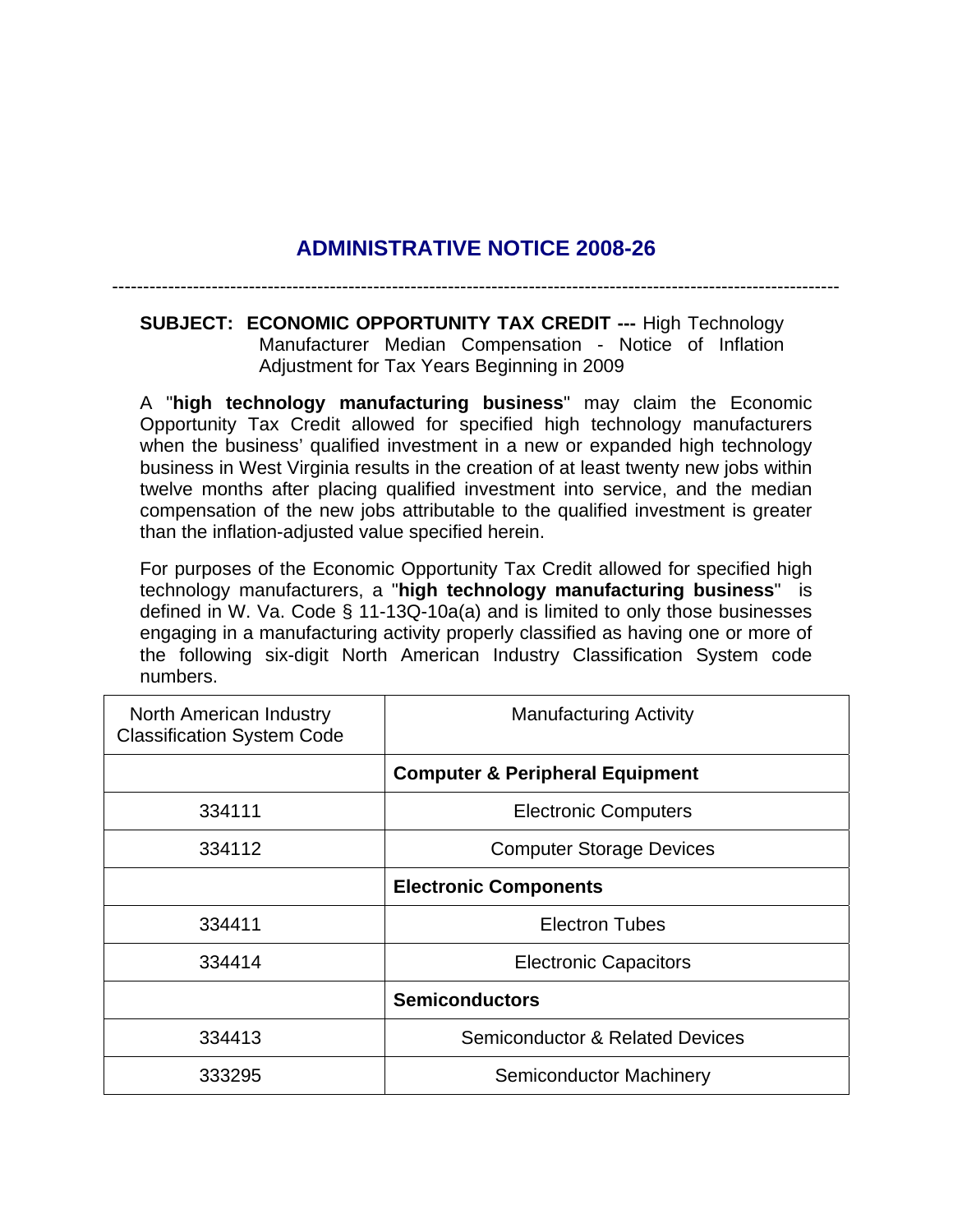The median compensation of the new jobs for purposes of the Economic Opportunity Tax Credit allowed for specified high technology manufacturers is subject to annual adjustment for inflation. This adjustment is determined by the State Tax Commissioner using the methodology described in subsection 11-13Q-10a(c)(3). The 2009 inflation adjustment factor is based on the percentage by which the Consumer Price Index (CPI) for calendar year 2008 exceeds the CPI for calendar year 2007. For this purpose, the CPI for any calendar year is the average of the Federal Consumer Price Index for the twelve-month period ending on August 31st of such calendar year (W. Va. Code § 11-13Q-10a(c)(3)(C)). The CPI for 2008 is 213.605 and the CPI for 2007 is 204.873. Based on these figures, the inflation adjustment factor, for purposes of W. Va. Code § 11-13Q-10a(c)(3), for tax years beginning in calendar year 2009, is 1.0426215265.

Accordingly, for tax years beginning during calendar year 2009:

The required median compensation of new jobs attributable to the qualified investment for purposes of the Economic Opportunity Tax Credit allowed for specified high technology manufacturers is forty-six thousand, nine hundred dollars (\$46,900). The inflation increase is rounded to the lowest multiple of fifty dollars under W. Va. Code § 11-13Q-10a(c)(3)(D).

A summary of the applicable inflation-adjusted specified high technology manufacturer median compensation criteria, by calendar year, for tax years beginning in such years, follows:

| Year | Median<br><b>Compensation</b> |
|------|-------------------------------|
| 2008 | \$45,000                      |
| 2009 | \$46,900                      |

**CRITERIA** 

**Notice of this determination will be filed in the West Virginia Register.**